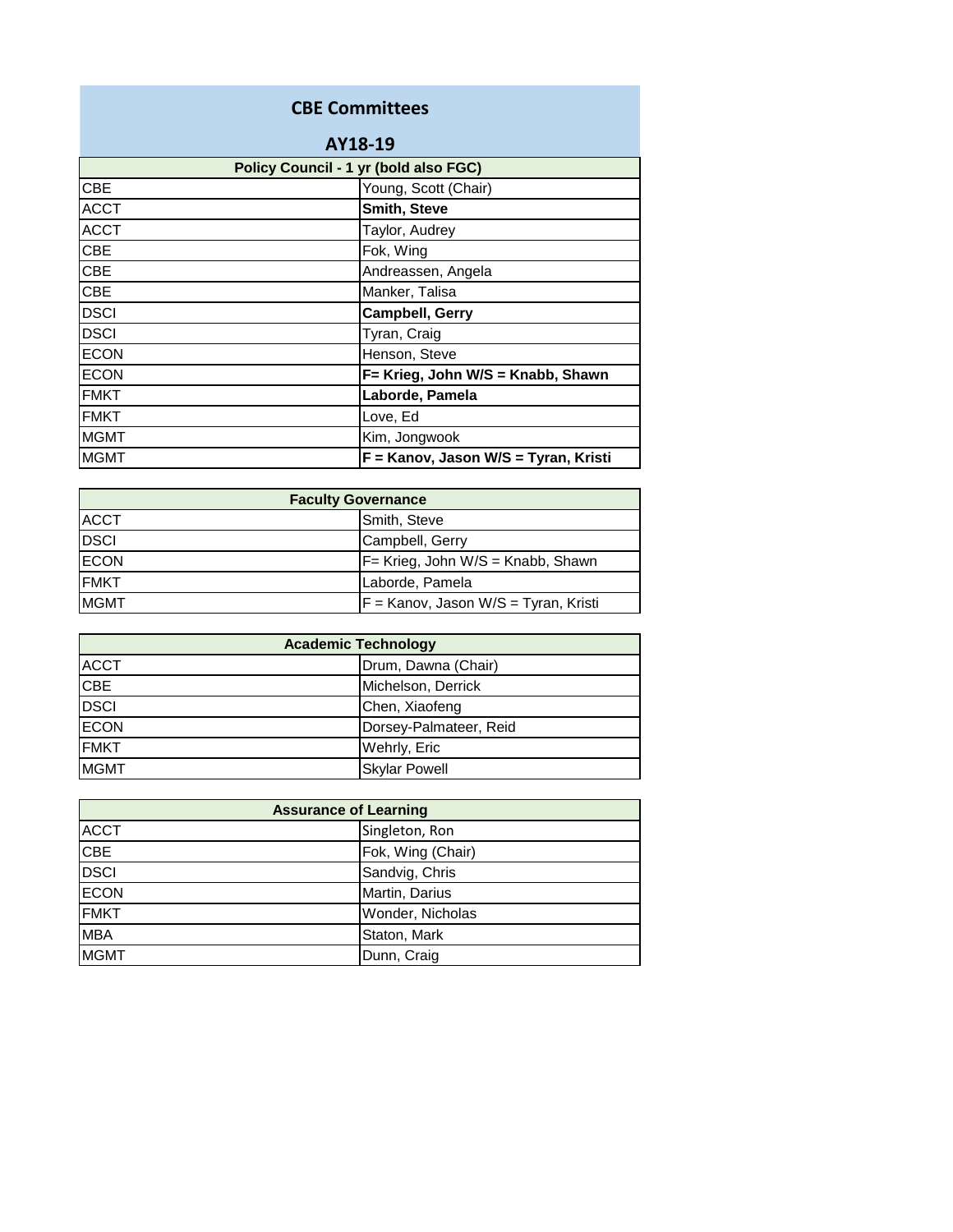## **CBE Committees**

| AY18-19          |                      |
|------------------|----------------------|
| <b>Colloquim</b> |                      |
| <b>ACCT</b>      | Chen, Hanmei         |
| <b>DSCI</b>      | Kim, Ilhyung (Chair) |
| <b>ECON</b>      | Sirbu, Anca          |
| <b>FMKT</b>      | Wehrly, Eric         |
| <b>MGMT</b>      | Samant, Shantala     |

| Curriculum - 2 yr |                                           |
|-------------------|-------------------------------------------|
| <b>ACCT</b>       | Singleton, Ron                            |
| <b>DSCI</b>       | Springer, Mark (Chair)                    |
| <b>ECON</b>       | Dupont, Brandon                           |
| <b>FMKT</b>       | Sekhon, Teivir                            |
| <b>MGMT</b>       | $F =$ Powell, Skylar, W/S = Tyran, Kristi |

| <b>Faculty Review - 2 yr</b> |                     |
|------------------------------|---------------------|
| <b>ACCT</b>                  | Hutton, Zite        |
| <b>DSCI</b>                  | Hua, Stella (Chair) |
| <b>ECON</b>                  | Dupont, Brandon     |
| <b>FMKT</b>                  | Kong, Sophie        |
| <b>MGMT</b>                  | Roehl, Tom          |

| <b>MBA Program</b> |                      |
|--------------------|----------------------|
| CBE                | Staton, Mark (Chair) |
| <b>ACCT</b>        | Dolar, Burak         |
| CBE (Ops Team)     | McCoy, Dorothy       |
| <b>DSCI</b>        | Li, Jiexun           |
| <b>ECON</b>        | Ozan Sula            |
| <b>FMKT</b>        | Lending, Claire      |
| MBA (Ops Team)     | Johnson, Kati        |
| MBA (Ops Team)     | Pelton, Mindy        |
| MBA (Ops Team)     | Mayer, Aric          |
| MBA (Ops Team)     | Senger, Lucas        |
| <b>MGMT</b>        | Kim, Jongwook        |

| <b>Scholarship</b> |                         |
|--------------------|-------------------------|
| <b>ACCT</b>        | Liu, Zenghui            |
| <b>DSCI</b>        | Campbell, Gerry         |
| <b>ECON</b>        | Dupont, Brandon (Chair) |
| <b>FMKT</b>        | Armstrong Soule, Cat    |
| <b>MGMT</b>        | Powell, Skylar          |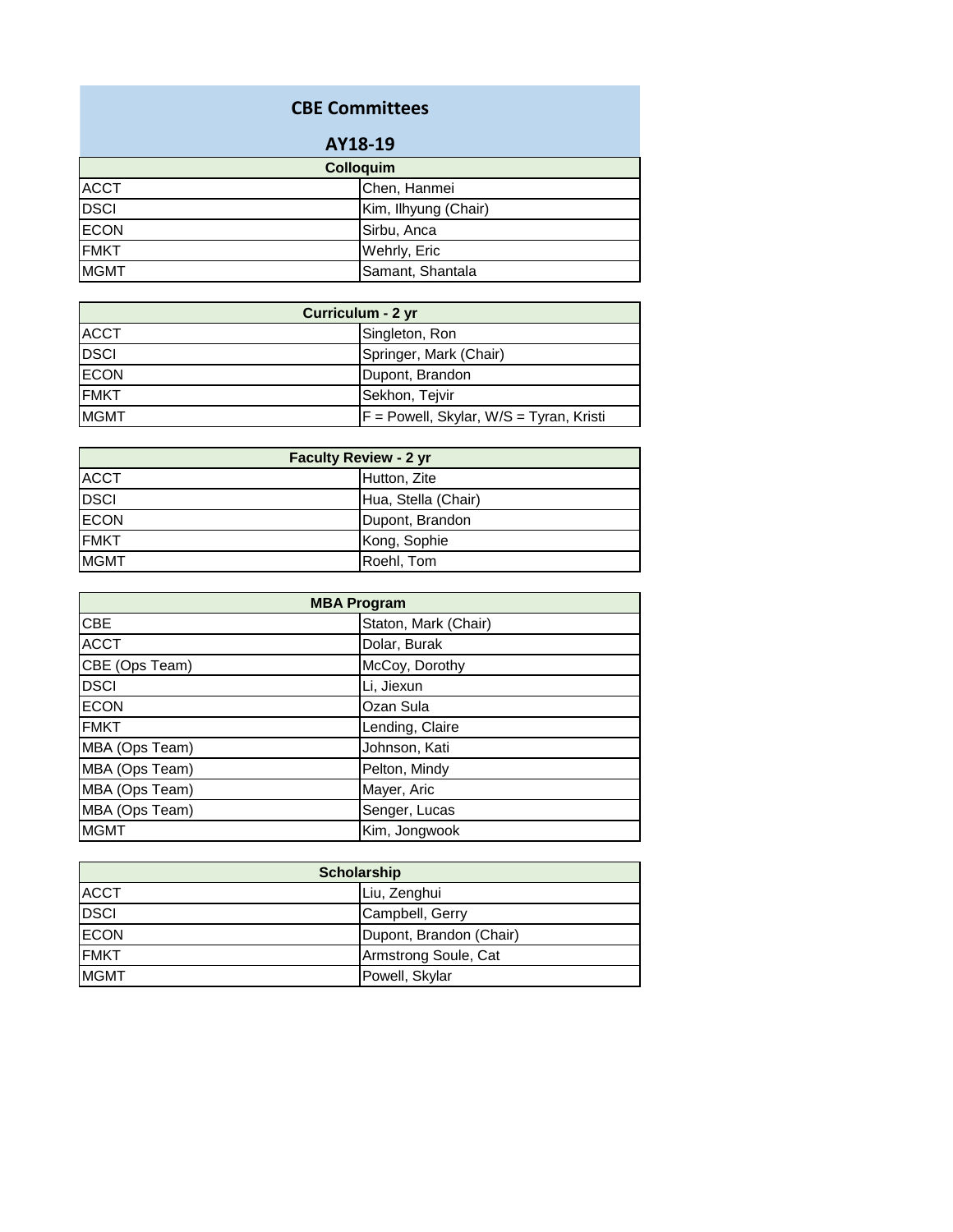## **CBE Committees**

| AY18-19                              |                                  |
|--------------------------------------|----------------------------------|
| <b>Student Club Advisors</b>         |                                  |
| <b>Accounting Society</b>            | Hutton, Zite/Dolar, Burak        |
| Alpha Kappa Psi                      | vacant                           |
| <b>APICS</b>                         | Haug, Peter                      |
| Artificial Intelligence Association  | Chen, Xiaofeng                   |
| Beta Alpha Psi                       | Hutton, Zite/Dolar, Burak        |
| <b>DECA</b>                          | Purdy, Dan                       |
| <b>FMA</b>                           | Benson, Earl                     |
| <b>IBN</b>                           | Powell, Skylar                   |
| <b>MBA Association</b>               | Johnson, Kati/Pelton, Mindy      |
| <b>MISA</b>                          | Califf, Chris                    |
| Net Impact                           | Love, Ed                         |
| <b>Political Economy Club</b>        | Dupont, Brandon                  |
| <b>PWA</b>                           | Tyran, Kristi                    |
| <b>SMA</b>                           | Armstrong Soule, Cat             |
| <b>Student Economics Association</b> | Hodges, Hart & McCafferty, James |
| <b>Underrepresented Students</b>     | Mayer, Aric & Senger, Lucas      |
| Women in Economics and Finance       | Shewmake, Sharon & TBD           |

| <b>Curriculum Taskforce</b> |                |
|-----------------------------|----------------|
| <b>ACCT</b>                 | Singelton, Ron |
| <b>ACCT</b>                 | Smith, Steve   |
| <b>DSCI</b>                 | Springer, Mark |
| <b>DSCI</b>                 | Califf, Chris  |
| <b>ECON</b>                 | Hodges, Hart   |
| <b>ECON</b>                 | Thompson, Phil |
| <b>FMKT</b>                 | Benson, Earl   |
| <b>FMKT</b>                 | Sekhon, Tejvir |
| <b>MGMT</b>                 | Sass, Mary     |
| <b>MGMT</b>                 | Kanov, Jason   |

| <b>WWU Committees</b>                                 |  |
|-------------------------------------------------------|--|
|                                                       |  |
| <b>Accounting Coordinating Committee (ACC Rep)</b>    |  |
| Thompson, Phil                                        |  |
|                                                       |  |
| <b>Accounting Technology Committee (ATC Rep)</b>      |  |
| Drum, Dawna                                           |  |
|                                                       |  |
| <b>Committee on Undergraduate Education (CUE Rep)</b> |  |
| Dupont, Brandon                                       |  |
|                                                       |  |
| <b>Council on University Programs (CUP)</b>           |  |
| Sherwood, Art                                         |  |
| Honors Board (Durham, Yvonne)                         |  |
| International Studies (Knabb, Shawn)                  |  |
|                                                       |  |